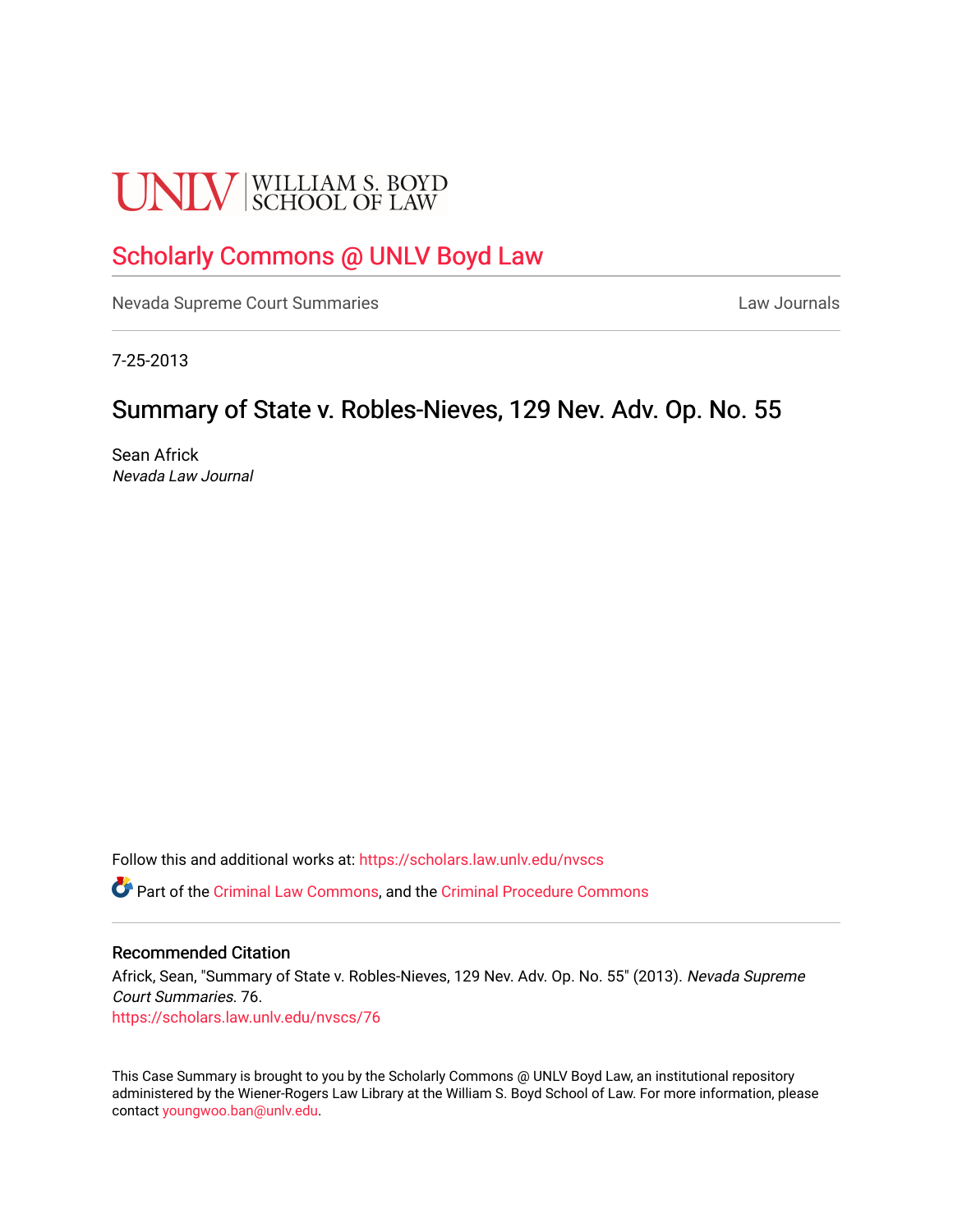*State v. Robles-Nieves*, 129 Nev. Adv. Op. No. 55 (July 25, 2013)<sup>1</sup>

#### CRIMINAL PROCEDURE

#### **Summary**

The Court considered the appropriate factors for evaluating a motion for the stay of a criminal proceeding pending the resolution of an interlocutory appeal from an order granting a motion to suppress evidence.

#### **Disposition/Outcome**

NRAP 8(c) provides the relevant factors that govern the court's discretion in determining whether to grant a stay of a criminal proceeding pending the resolution of an interlocutory appeal on a motion to suppress evidence.2 These four factors are: (1) whether the object of the appeal will be defeated if the stay is denied, (2) whether the appellant will suffer irreparable harm or serious injury if the stay is denied, (3) whether the respondent will suffer irreparable injury if the stay is granted, and (4) whether the appellant is likely to prevail on the merits in the appeal.<sup>3</sup> The court determined that the first factor is most significant in the context of an interlocutory suppression appeal.

#### **Factual and Procedural History**

Defendant, Ricardo Robles-Nieves, charged with murder, successfully litigated a pre-trial motion to suppress an incriminating statement he made to police based on a claim that the statement was procured through the use of extrinsic falsehoods.

The State appealed the order granting the motion to suppress pursuant to NRS 177.015(2). After several continuances, the district court considered the defendant's right to a speedy trial and set a trial date, denying the State's request to stay the trial pending the appeal.

#### **Discussion**

Justice Hardy wrote the opinion for an en banc Court. The Court observed that NRS 177.015(2) expressly authorizes the State to make an interlocutory appeal to the Nevada Supreme Court from a trial court order granting a motion to suppress evidence.<sup>4</sup> The statute also provides the Court with the authority to "enter an order staying the trial for such time as may be required" if the Court decides to entertain the appeal or if a stay "is otherwise necessary."<sup>5</sup> However, the statute does not identify the factors relevant to the court's exercise of discretion to stay the trial.

<sup>&</sup>lt;sup>1</sup> By Sean Africk<br>
<sup>2</sup> NEV. R. APP. P. 8(c).<br>
<sup>3</sup> *Id.*<br>
<sup>4</sup> NEV. REV. STAT. § 177.015(2).<br>
5 *Id.*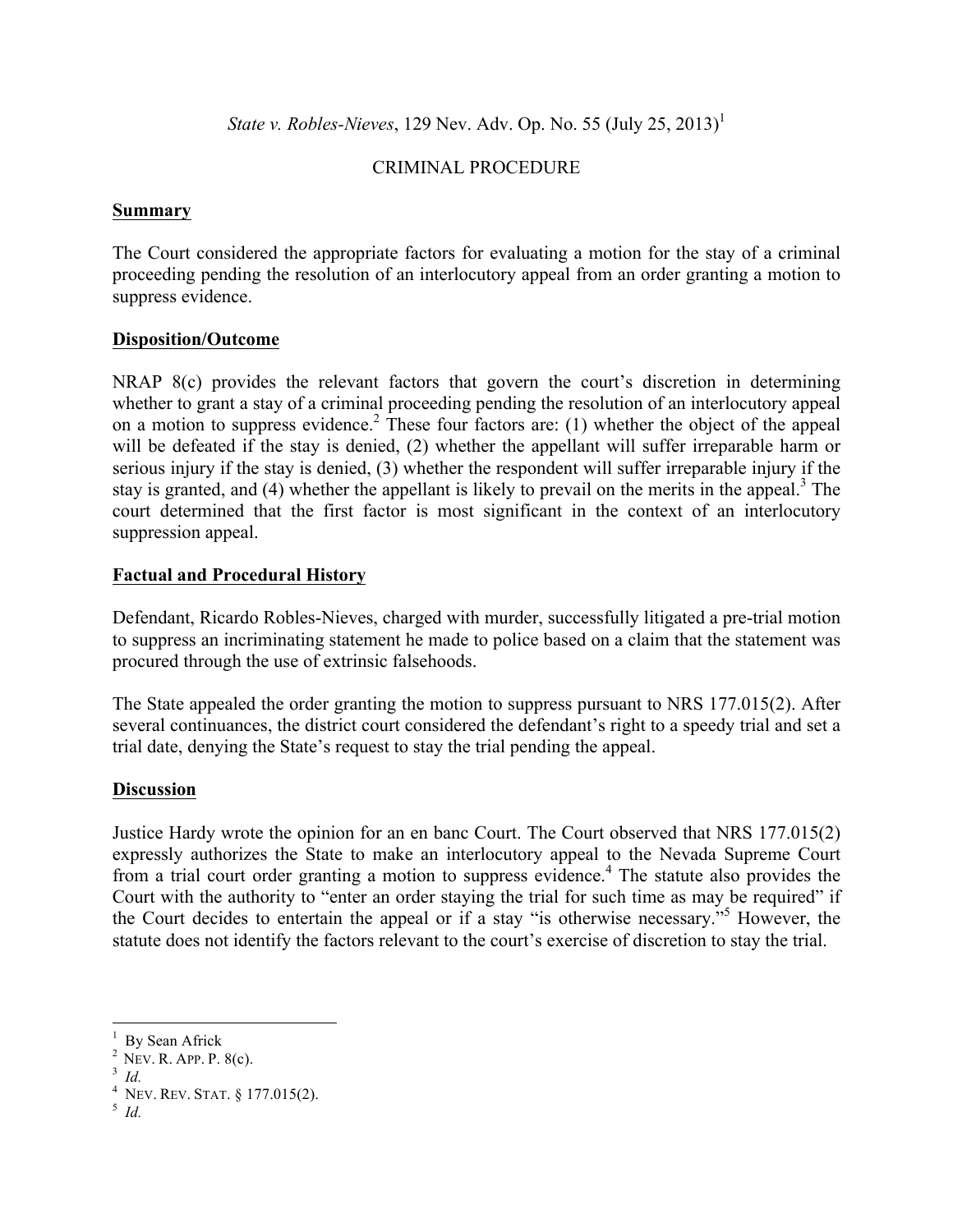In absence of the express rule, the court looked to Nevada Rules of Appellate Procedure for guidance. It determined that NRAP 8(c), which sets forth the factors that a court should evaluate in a motion for stay in a civil appeal, were also most relevant for guiding the court's discretion under a motion to stay a criminal trial under NRS 177.015(2) because it allowed the Court to take into consideration interests of both the prosecution and the defense and legislative concern about delay.<sup>6</sup> The Court evaluated these factors in determining whether to grant the State's motion.

#### *Whether the object of the appeal will be defeated if the stay is denied.*

The court recognized that in the context of an interlocutory appeal, this factor is the most significant because the appeal will be rendered moot, and effectively eliminated, if the trial proceeds in absence of the suppressed evidence. The court found that the factor weighed heavily in favor of the State because the State would lose the right expressly granted by the legislature in NRS 177.015(2) if the stay was denied.

#### *Whether the appellant will suffer irreparable harm or serious injury if the stay is denied.*

The state argued that it would suffer irreparable injury if it had to proceed to trial without a key piece of evidence. Robles-Nieves countered that the state would not be harmed by the stay because even if the state succeeded in its appeal, the district court would most likely grant the motion to suppress the evidence on other grounds. The court determined that while both arguments were speculative, this factor weighed in favor of the State because the State's case without the confession was circumstantial at best, and the State had no recourse if the defendant was acquitted.

#### *Whether the respondent will suffer irreparable injury if the stay is granted.*

Robles-Nieves argued that he would suffer irreparable injury if the stay was granted for two reasons: (1) he would remain incarcerated unnecessarily based on a coerced confession, and (2) the delay would infringe his speedy trial rights. The court dismissed the first argument, finding that because of facts particular to Robles-Nieves' custody, denying the stay would not result in his immediate release.<sup>7</sup> The court addressed the second argument in greater detail.

The Court observed that Nevada defendants are provided with two rights to a speedy trial. The first right is guaranteed by the constitutional protections of the Sixth Amendment, $\delta$  while the second right is granted by NRS 178.556(1)—which provides defendants with a right to trial within sixty days of arraignment.<sup>9</sup>

In determining whether a stay will infringe on the constitutional right to a speedy trial, the Court relied on a four factor test adopted by the Supreme Court.<sup>10</sup> These factors include: (1) the length

<sup>&</sup>lt;sup>6</sup> *See* NEV. R. APP. P. 8(c).<br><sup>7</sup> It appears Robles-Nieves was on an immigration hold.<br><sup>8</sup> U.S. CONST. amend. VI.<br><sup>9</sup> NEV. REV. STAT. § 178.556(1) (2011).<br><sup>10</sup> Barker v. Wingo, 407 U.S. 514, 530 (1972).